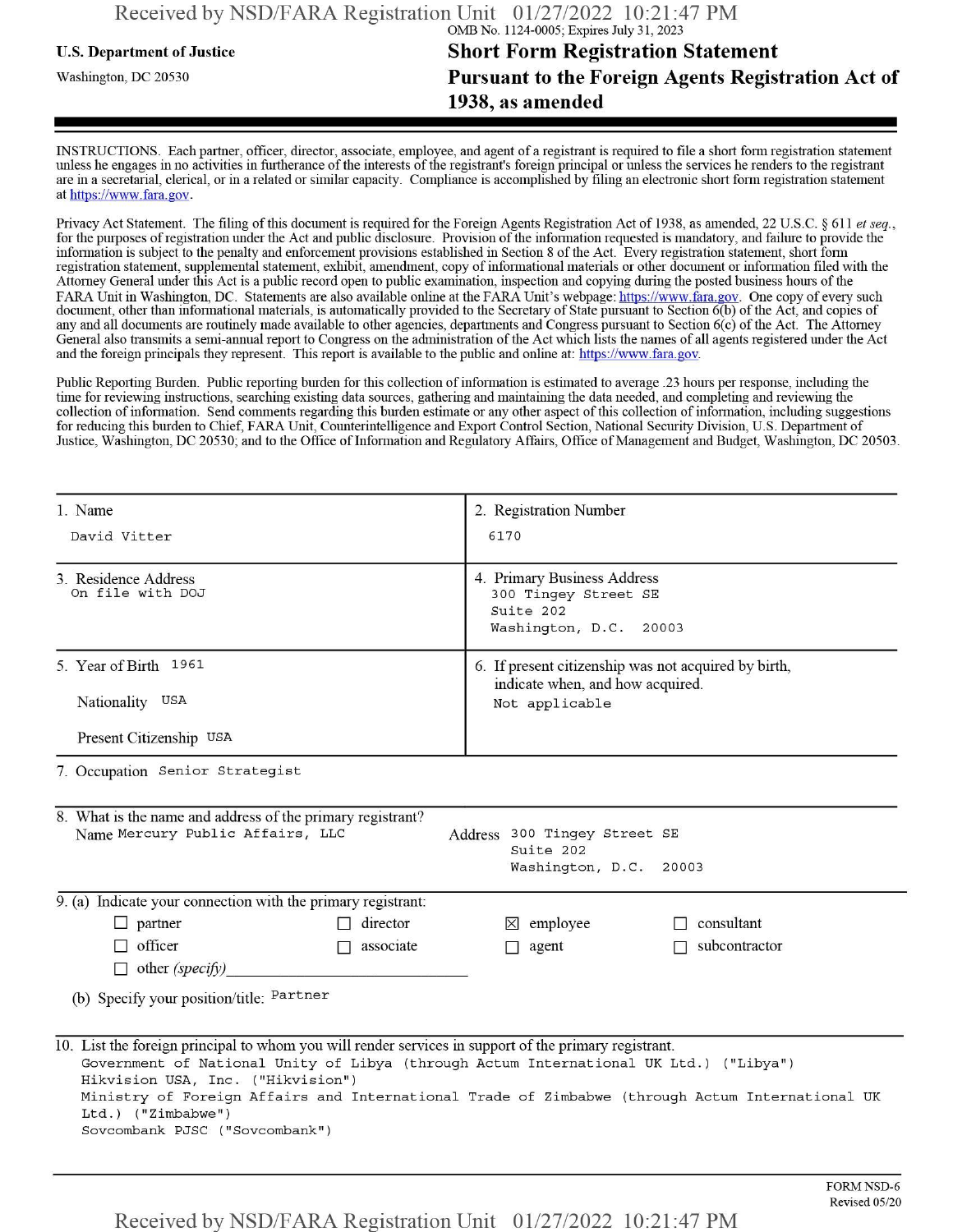|                  | See attached                                                                                        | 11. Describe in detail all services which you will render to the foreign principal listed in Item 10 either directly, or<br>through the primary registrant listed in Item 8.                                                                                                                                                                                                                                                                                                                                       |                             |                 |                             |         |
|------------------|-----------------------------------------------------------------------------------------------------|--------------------------------------------------------------------------------------------------------------------------------------------------------------------------------------------------------------------------------------------------------------------------------------------------------------------------------------------------------------------------------------------------------------------------------------------------------------------------------------------------------------------|-----------------------------|-----------------|-----------------------------|---------|
|                  |                                                                                                     |                                                                                                                                                                                                                                                                                                                                                                                                                                                                                                                    |                             |                 |                             |         |
|                  | Yes $\boxtimes$                                                                                     | 12. Do any of the above described services include political activity as defined in Section 1(o) of the Act <sup>1</sup> ?<br>No $\Box$                                                                                                                                                                                                                                                                                                                                                                            |                             |                 |                             |         |
|                  | dissemination of informational materials.<br>See attached                                           | If yes, describe separately and in detail such political activity. The response must include, but not be limited to, activities<br>involving lobbying, promotion, perception management, public relations, economic development, and preparation or                                                                                                                                                                                                                                                                |                             |                 |                             |         |
|                  |                                                                                                     | 13. The services described in Items 11 and 12 are to be rendered on a                                                                                                                                                                                                                                                                                                                                                                                                                                              |                             |                 |                             |         |
|                  | $\Box$ full time basis                                                                              |                                                                                                                                                                                                                                                                                                                                                                                                                                                                                                                    | $\boxtimes$ part time basis |                 | $\Box$ special basis        |         |
|                  |                                                                                                     | 14. What compensation or thing of value have you received to date or will you receive for the above services?                                                                                                                                                                                                                                                                                                                                                                                                      |                             |                 |                             |         |
|                  |                                                                                                     |                                                                                                                                                                                                                                                                                                                                                                                                                                                                                                                    |                             |                 |                             |         |
|                  |                                                                                                     | $\boxtimes$ Salary: Not based solely on services rendered to the foreign principal(s).                                                                                                                                                                                                                                                                                                                                                                                                                             |                             |                 |                             |         |
|                  | $\Box$ Fee: Amount \$                                                                               |                                                                                                                                                                                                                                                                                                                                                                                                                                                                                                                    |                             |                 | $\Box$ Other thing of value |         |
|                  | candidates for any political office?<br>Yes $\square$<br>If yes, furnish the following information: | 15. During the period beginning 60 days prior to the date of your obligation to register under FARA, have you, from your own funds<br>and on your own behalf either directly or through any other person, made any contributions of money or other things of value in<br>connection with an election to political office or in connection with any primary election, convention, or caucus held to select<br>$\rm No~\overline{\mathbb{M}}$                                                                        |                             |                 |                             |         |
| Date             | Donor                                                                                               | Political Organization/Candidate                                                                                                                                                                                                                                                                                                                                                                                                                                                                                   |                             | Method          | Amount/Thing of Value       |         |
|                  |                                                                                                     |                                                                                                                                                                                                                                                                                                                                                                                                                                                                                                                    |                             |                 |                             |         |
|                  |                                                                                                     |                                                                                                                                                                                                                                                                                                                                                                                                                                                                                                                    | <b>EXECUTION</b>            |                 |                             |         |
|                  |                                                                                                     | In accordance with 28 U.S.C. § 1746, and subject to the penalties of 18 U.S.C. § 1001 and 22 U.S.C. § 618, the undersigned swears or<br>affirms under penalty of perjury that he/she has read the information set forth in this statement filed pursuant to the Foreign Agents<br>Registration Act of 1938, as amended, 22 U.S.C. § 611 et seq., that he/she is familiar with the contents thereof, and that such contents<br>are in their entirety true and accurate to the best of his/her knowledge and belief. |                             |                 |                             |         |
| January 27, 2022 | David Vitter                                                                                        |                                                                                                                                                                                                                                                                                                                                                                                                                                                                                                                    |                             | /s/David Vitter |                             | eSigned |
| Date             |                                                                                                     | Printed Name                                                                                                                                                                                                                                                                                                                                                                                                                                                                                                       |                             |                 | Signature                   |         |

any agency or official of the Government of the United States or any section of the public within the United States with reference to formulating, adopting, or changing the<br>domestic or foreign policies of the United States political party.

Received by NSD/FARA Registration Unit 01/27/2022 10:21:47 PM